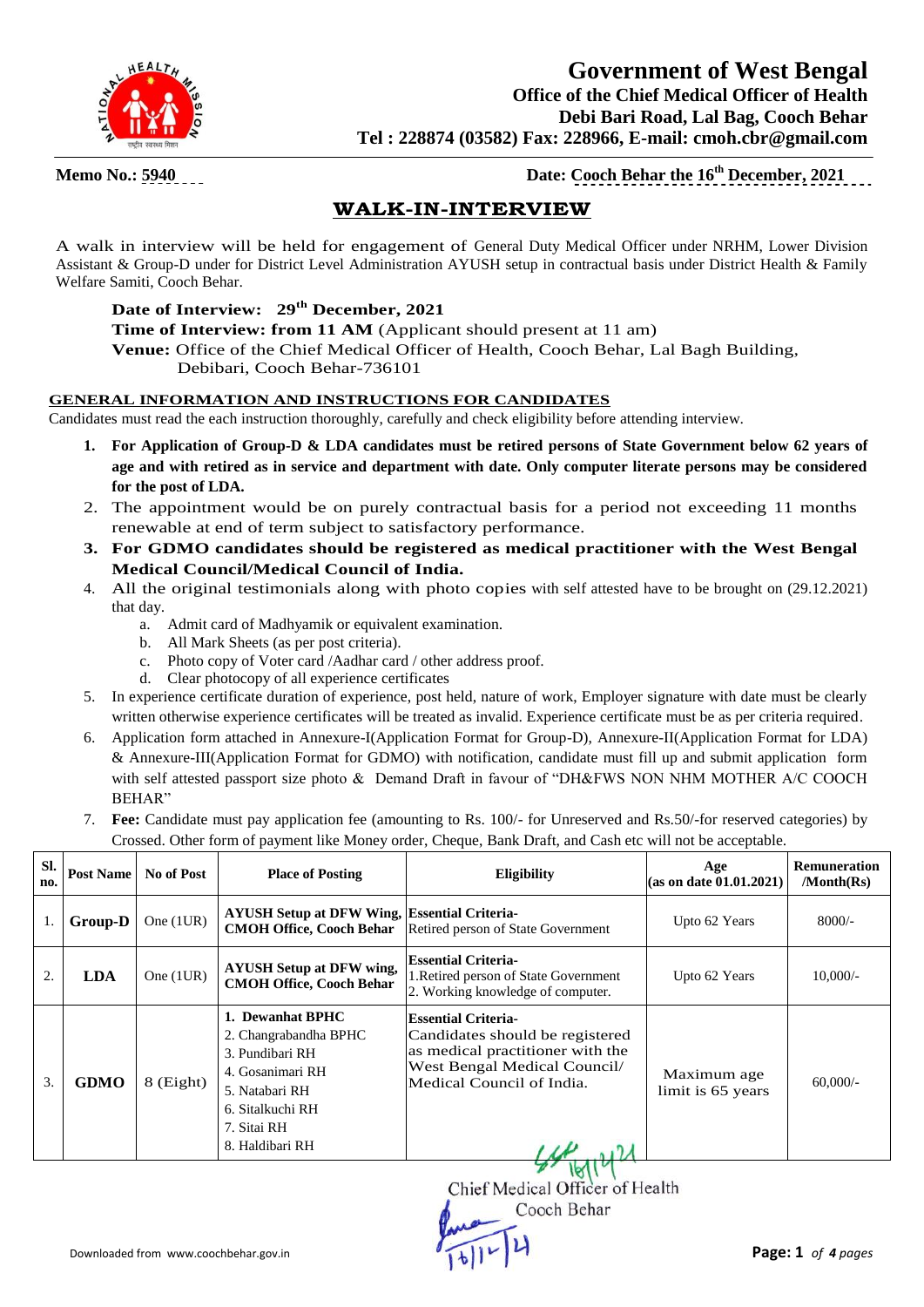## **Annexure-I**

Affix Passport Size Photo

### **Application form for engagement of Group-D at Cooch Behar District**

 (Office of the Chief Medical Officer of Health, Cooch Behar Lal Bag ,Debibari by Lane, Cooch Behar-736101)

| Name of candidate(Block Letter)                 |  |
|-------------------------------------------------|--|
| Name of Father/Mother/Husband with Full Address |  |
| Mobile no.                                      |  |
| Date of Birth(DD/MM/YYYY)                       |  |
| Name of previous post & date of Retirement      |  |
| Name of Department                              |  |
| E-Mail ID                                       |  |

**Signature of the Candidate**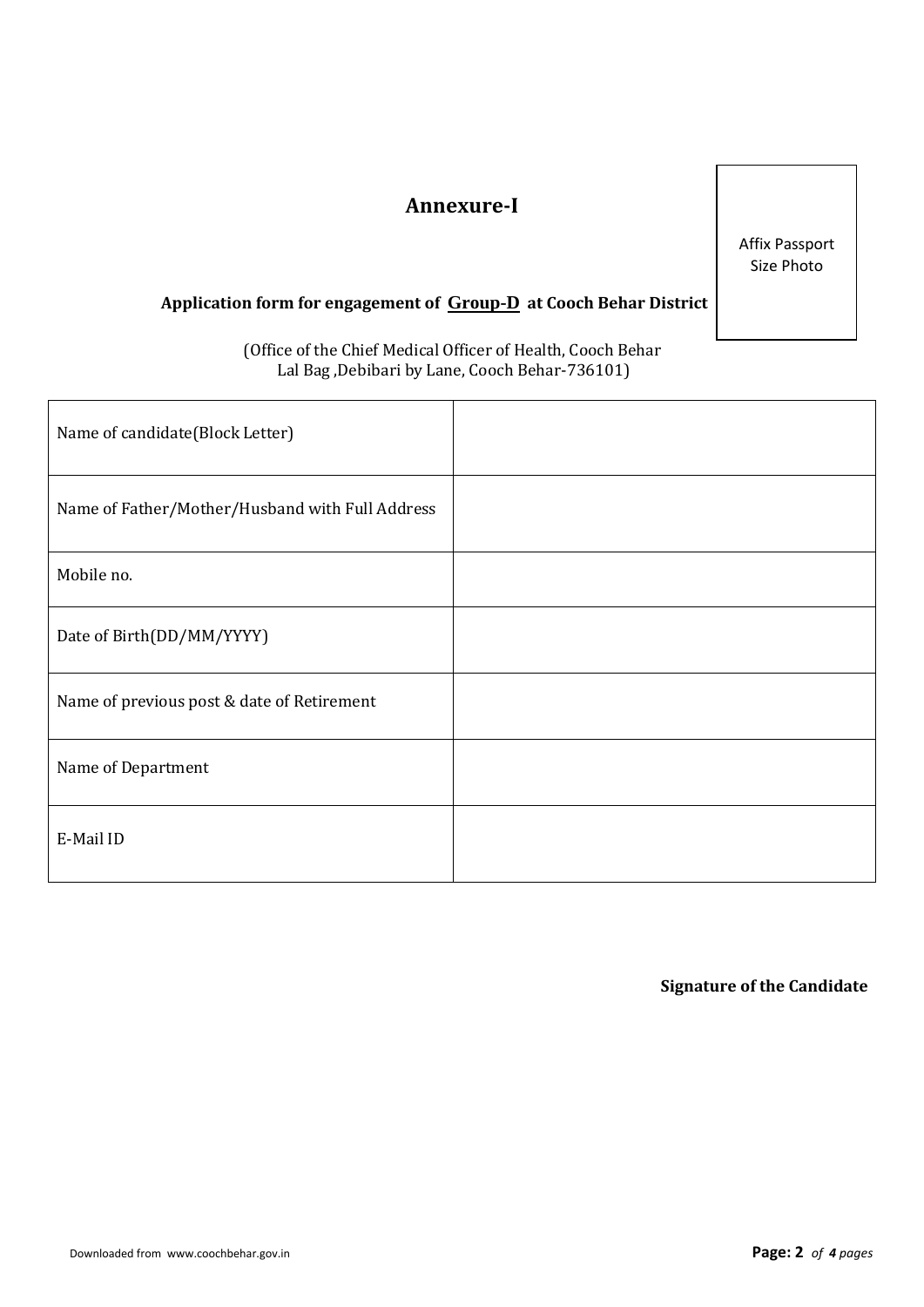# **Annexure-II**

Affix Passport Size Photo

### **Application form for engagement of LDA at Cooch Behar District**

 (Office of the Chief Medical Officer of Health, Cooch Behar Lal Bag ,Debibari by Lane, Cooch Behar-736101)

| Name of candidate(Block Letter)                 |  |
|-------------------------------------------------|--|
| Name of Father/Mother/Husband with Full Address |  |
| Mobile no.                                      |  |
| Date of Birth(DD/MM/YYYY)                       |  |
| Name of previous post & date of Retirement      |  |
| Name of Department                              |  |
| E-Mail ID                                       |  |

**Signature of the Candidate**